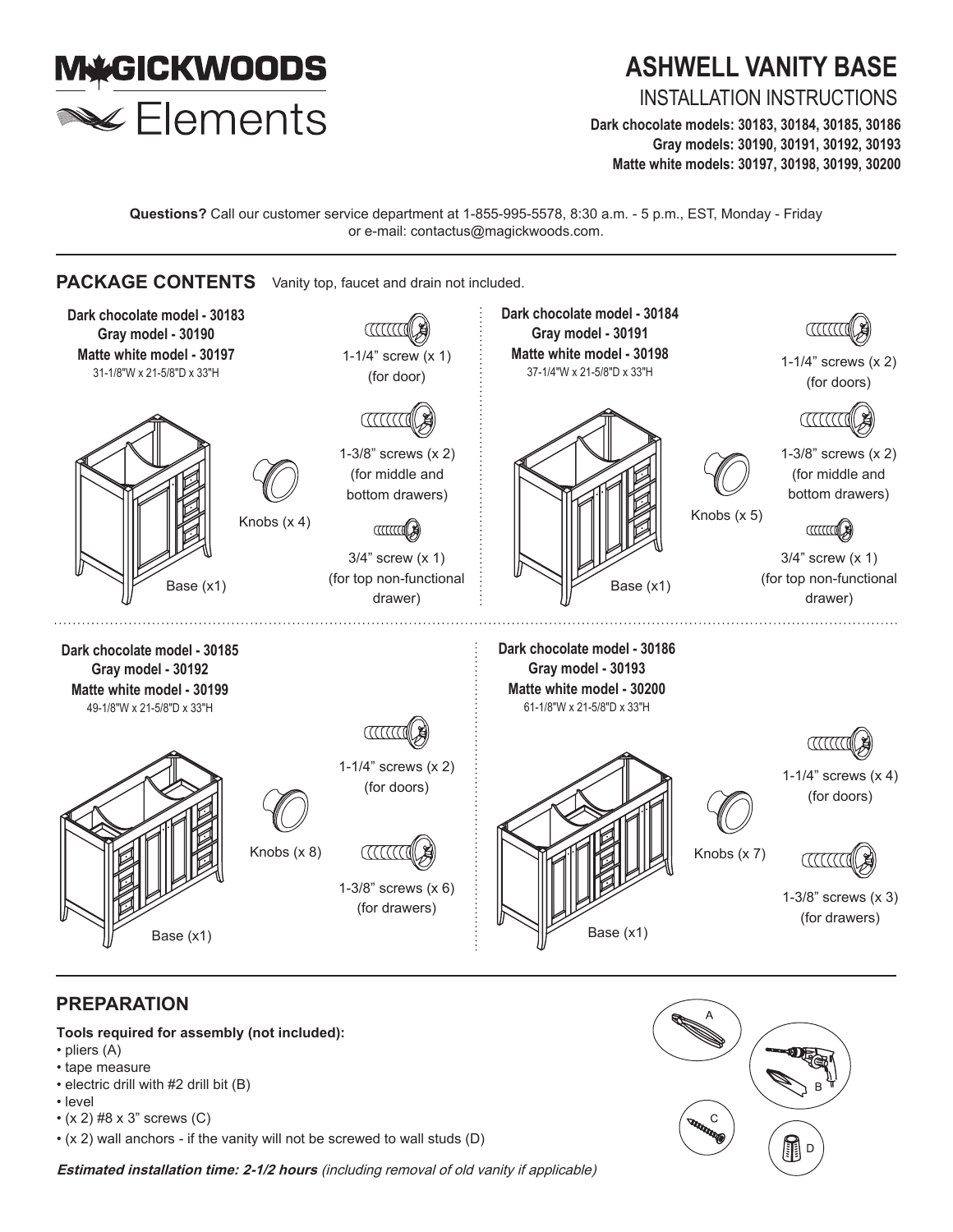# **WARNINGS & CAUTIONS**

## **WARNING:**

Two people are required for safe installation. Take extra precautionary measures to ensure a secure grip on the vanity base when lifting.

## **CARE & MAINTENANCE**

- To maintain the beauty of the furniture finish, avoid placing the vanity in direct sunlight.
- Avoid exposing the vanity to extreme temperatures by installing away from heat and air vents.
- Dust frequently with a clean, soft and dry cloth.
- Wipe away any water or liquid spills on the vanity base immediately with a clean, soft and dry cloth.

## **INSTALLATION Model 30178 shown in illustrations**

**1:** Removing old vanity (if applicable): 1) Turn off the water supply and drain out. 2) Disconnect the supply lines from the faucet. 3) Remove the old vanity top and vanity. **NOTE:** If the new vanity is not installed immediately, temporarily stuff a rag into the drain pipes.

**2:** Using a level, locate any uneven floor and/or wall areas where your vanity will be installed. Unevenness can cause your vanity to become misaligned resulting in twisting of the cabinet. Repair any uneven areas by reducing high spots or shimming low spots.

**3:** 1) Provide sufficient protection on the floor to protect the vanity from damage. 2) Tilt the vanity backwards and remove the shipping feet from the bottom of the vanity base using a pair of pliers (A - not included). Figure 1.

**4:** 1) Place the vanity in the desired position taking into account the location of your plumbing. 2) Ensure the vanity is level front to back and at both sides.

**5:** Secure the vanity to the wall by inserting (x 2) #8 x 3" screws (C - not included) through the back rail of the vanity. Figure 2. **NOTE:** It is recommended that the vanity be installed to at least one wall stud. In order to locate wall studs, you can use a stud finder or tap along the wall until you find a spot that sounds solid. If you are unable to locate wall studs, it is recommended that you use wall anchors (D - not included) to secure the vanity.

**6:** Attach the door knobs by using the 1-1/4" screws and attach the drawer knobs by using the 1-3/8" screws. Figure 3. **NOTE:** For 31-1/8"W and 37-1/4"W models, use the 3/4" screw for the top non-functional drawer.

**7:** Install the vanity top, faucet and drain (each not included) as per the instruction sheets provided with those items and ensure that there is no leakage.





**CAUTION:** 

The bathroom floor and wall must be finished prior to installation of the vanity base.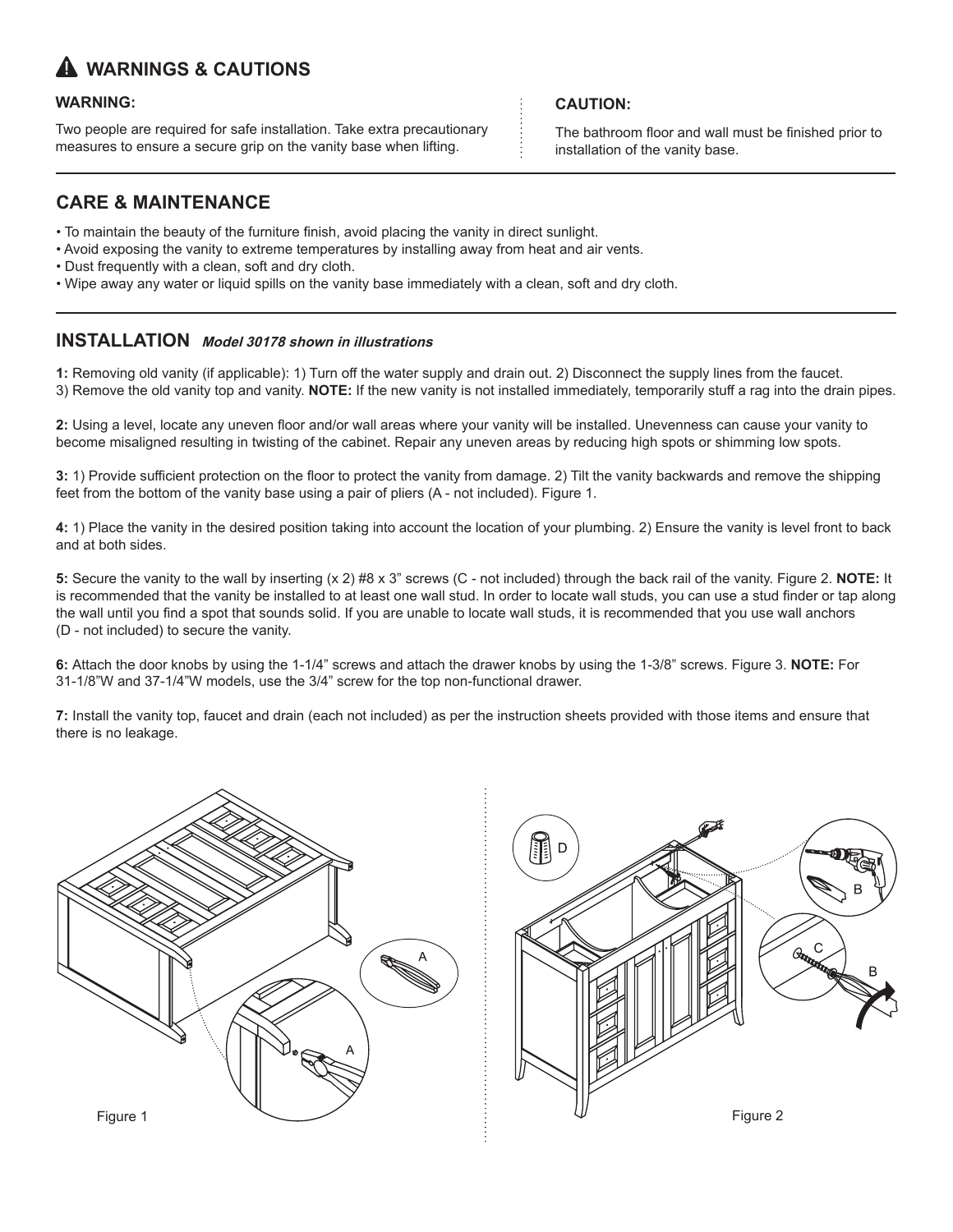



## **TROUBLESHOOTING**

#### **Problem:**

- 1) Vanity doors or drawers rub against another surface.
- 2) There is a large uneven gap between the doors or drawers and cabinet.



#### **Side adjustment:**

Using a Phillips screwdriver, rotate screw (1) clockwise to move the door left and counter-clockwise to move the door right. Moves the door up to 2 mm.



Floor or vanity is not level.

#### **Corrective Action:**

1) Use a shim to ensure the vanity is level. 2) Adjust the door hinges or drawer slides. Figures 5 and 6.



#### **Depth adjustment:**

Using a Phillips screwdriver, rotate screw (2) clockwise to move the door forward and counterclockwise to move the door backwards. Moves the door up to 2 mm.

Figure 5 - Adjusting Hinges



#### **Height adjustment:**

Using a Phillips screwdriver, loosen both screws (3) and adjust the mounting plate position as required to shift the door up or down +2mm / -2mm. , then tighten the screws to secure.



**Step 1:** Release the lever on each drawer slide (push the lever on the left drawer slide downward and the lever on the right drawer slide upward) to release the drawer from the cabinet. **NOTE:** to remove the drawer, hold the lever in place and firmly pull the drawer out.



**Step 2:** Using a Phillips screwdriver, loosen the screws that fasten the drawer slide to the drawer. Shift the drawer slide as needed (up or down / in or out). Re-tighten the screws and repeat for the opposite side as necessary. To place the drawer back into the cabinet, align the drawer slides with the cabinet slides and push firmly until the drawer is secured into place.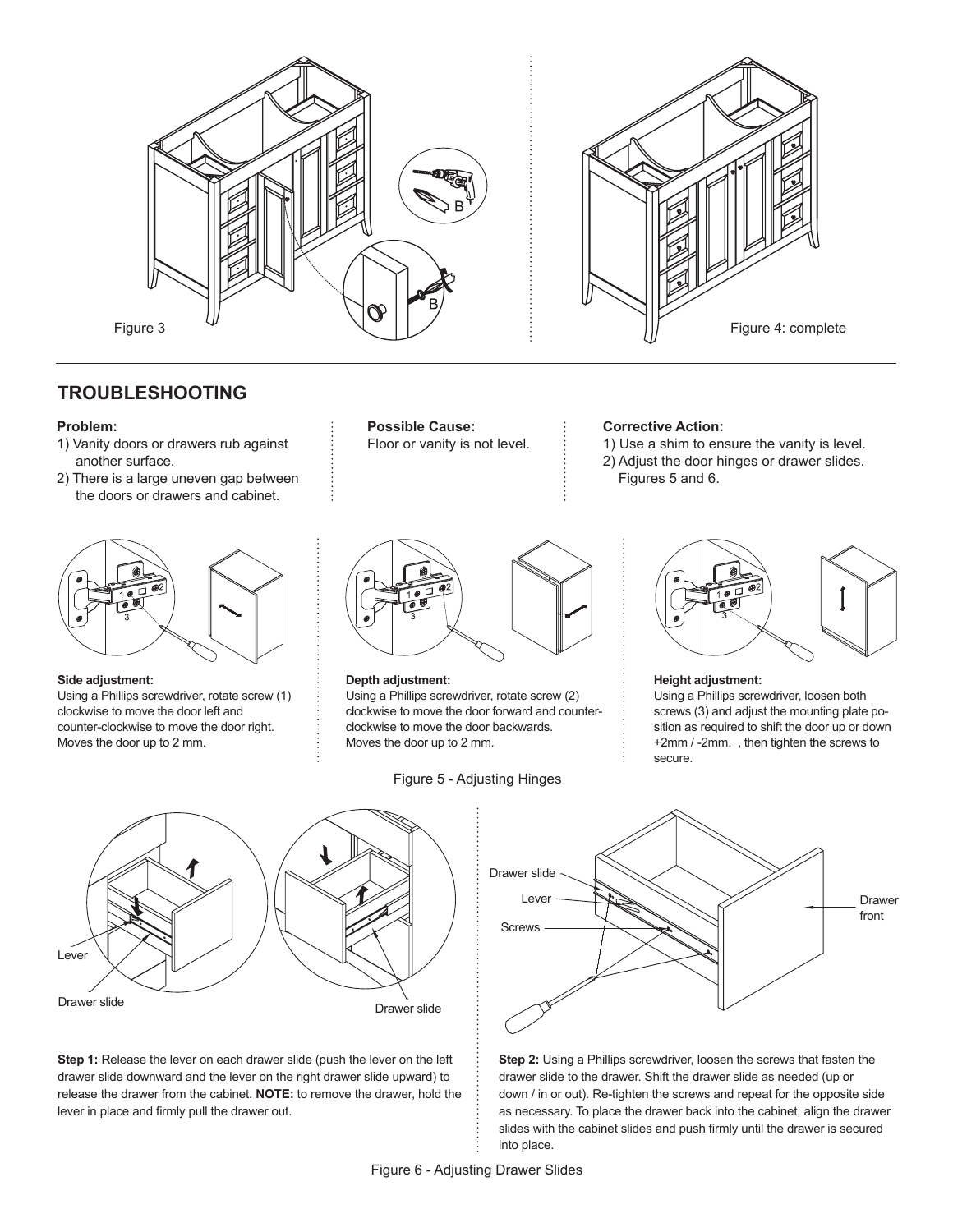## **WARRANTY**

All products should be checked for defects or damages prior to installation and any defects or damages should be notified to Magick Woods Exports Pvt. Ltd.

**What This Warranty Covers:** Magick Woods Exports Pvt. Ltd. warrants its products to be free from substantial defects in materials and workmanship from the original date of purchase under normal home use. This warranty is offered only to the original consumer purchaser and may not be transferred. Magick Woods Exports Pvt. Ltd. is only responsible for the actual purchase price.

**How Long The Warranty Lasts:** Coverage for all vanity cabinets, fixed vanities, drawer banks, bath storage cabinets, linen cabinets, wall hutches, fillers, toe kicks, medicine cabinets, mirrors, and accessories lasts from 3 years from the original date of purchase.

**What Magick Woods Exports Pvt. Ltd. Will Do Under The Warranty:** During the warranty period, Magick Woods Exports Pvt. Ltd., at its option, will repair or replace any part or product that proves to have substantial defects in materials or workmanship, or Magick Woods Exports Pvt. Ltd. will provide an equivalent replacement product. Magick Woods Exports Pvt. Ltd. reserves the right to change specifications in design and materials without notice and with no obligation to replace products that were previously manufactured.

**Implied Warranties:** Magick Woods Exports Pvt. Ltd. disclaims any implied warranty of merchantability, and there are no warranties that extend beyond the descriptions on the face hereof.

**Wood, Aging and Appearing in Printed Materials:** Because of the varying natural characteristics of wood and the effects of aging, product shown in displays and / or printed materials (such as product photos printed in brochures, fliers, catalogs, etc.) will not be an exact match to the cabinetry you will receive. Depending on the wood characteristics, the age of a sample and the environment of the showroom, samples will show some degree of variation from new product. In addition, you should not expect all doors, drawer fronts, trim, or moulding to match exactly in either finish or grain. Variation in wood is normal and unavoidable. In addition, it is not possible to exactly match our colors in printed materials. Therefore, you should view the actual samples when making your color selection.

**What This Warranty Does Not Cover:** This warranty does not cover any problems or damage which result from improper transportation, improper installation, mishandling, misuse, abuse, neglect, abnormal use, commercial use, improper maintenance, unauthorized repairs, accidents, or acts of God, such as hurricanes, fire, earthquakes or floods. The warranty and any applicable implied warranties do not cover incidental or consequential damages arising from any defects in the product such as labor charges for installation or removal of the product or any associated products. Magick Woods Exports Pvt. Ltd. is not responsible for any installation charges. This warranty does not cover defects or damage caused by normal wear and tear, alterations, environmental conditions, humidity absorption, or mold. In addition, variations in wood grain, finish color, aging, or other natural wood stain characteristics are not considered defects and are not covered by this warranty.

**How to Obtain Warranty Service:** If you need replacement parts or would like to make a warranty claim, please contact our Customer Service Representative by email, fax, or telephone at the email or telephone / fax numbers listed. All warranty claims must include the model number of the product, copy of the original receipt, and the nature of the problem. In addition, Magick Woods Exports Pvt. Ltd. may at its discretion require inspection of the installation site, photography, or authorize the prepaid return of the claimed defective part. Merchandise not pre-approved for return will not be accepted and the associated claim not accepted. If upon inspection you find your product is damaged or missing parts, it is not necessary to return the unit to the store of purchase. Please contact Magick Woods Exports Pvt. Ltd. Customer Service to obtain a replacement part.